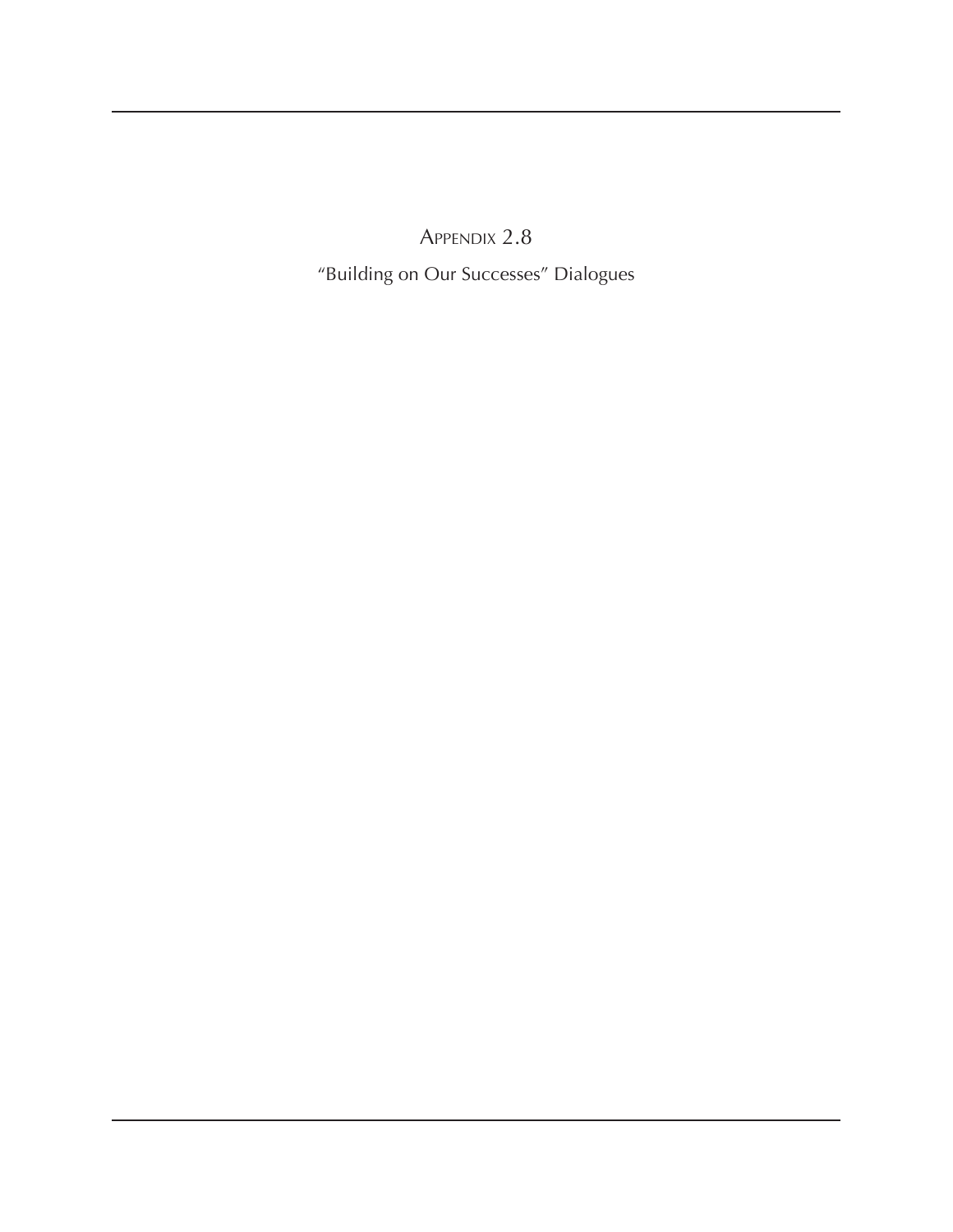

Issue No. 10 April, 2009

# Assessment Update: Building on Our Strengths

Steven VanderStaay, Ann Carlson, and Gary R. McKinney

This issue of Dialogue brings good news: Western is doing a terrific job of retaining and graduating students. In fact, we retain more of our freshman and graduate a higher percentage of our students than Eastern Washington University, Central Washington University, or The Evergreen State College; moreover, we run neck-and-neck with Washington State University in both measures. The most closely tracked metrics for university performance, freshman retention and the six-year graduation rate describe how successfully Western fulfills its state-supported mission. Our achievements in these and other areas mark continued progress toward the Western vision of becoming the nation's premier public comprehensive university. (Please see Figure 1 and 2 in the next column.)

Sharing this good news in a publication such as Dialogue is one part of a larger university effort to both improve communication about and foster the use of assessment data. And while it is true that we are not only meeting expectations, but meeting them at a high level, as a university we need to better communicate our successes, as well as our challenges, in order to make the informed decisions continuous improvement requires. To these ends, in this Dialogue we'll recount some assessment resources, current and forthcoming assessment initiatives, plus share recent assessment findings that demonstrate the university's outstanding performance.

For instance, recent National Study of Student Engagement (NSSE) findings demonstrate that Western seniors are significantly more satisfied with their educational experience than peers at other Far West Public Universities and universities in our Carnegie class. (See Figure 3 on the next page.)









*A Forum for the Discussion of Teaching, Learning, and Assessment*

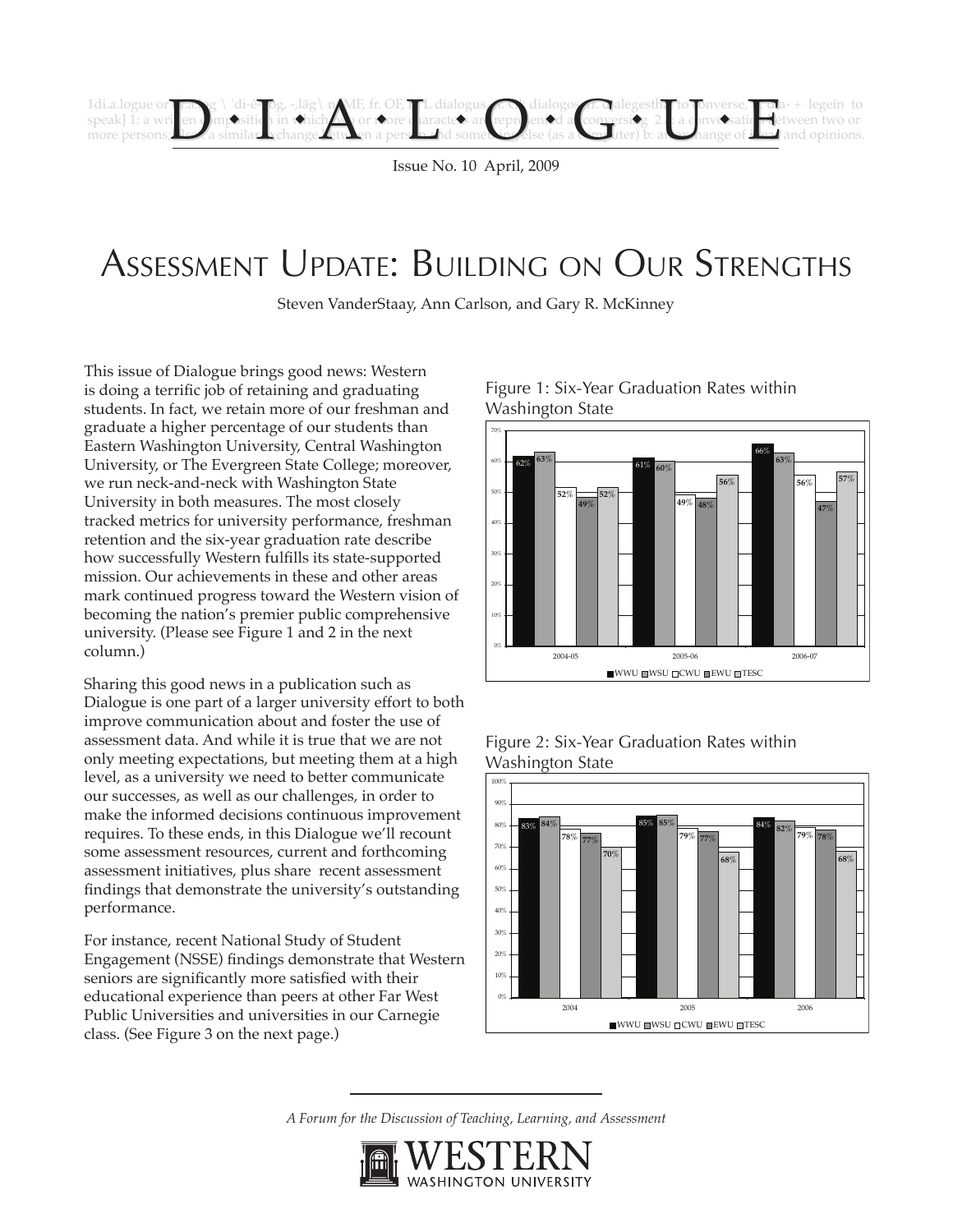

### Figure 3: NSSE Satisfaction

The satisfaction of our seniors as exhibited in NSSE findings is echoed strongly in findings from the Office of Survey Research's (OSR) Western Educational Longitudinal Study (WELS) Alumni Surveys. In 2008, 62% of alumni reported that Western had prepared them "very" to "extremely" well for success in the job market. This was up from 53% in 2006. In addition, the WELS surveys from 2003 to 2007 noted studentreported gains on key academic competencies, including understanding quantitative and scientific principles, critically analyzing written information, and writing effectively. (See Figure 4 at the bottom of this page.) As a longitudinal study, the WELS series of surveys tracks students from entry to post graduation, and permits useful comparisons between students' self-perceptions throughout their academic career. (For the complete data set please contact Gary McKinney: telephone = x3409; email = gary.mckinney@wwu.edu;  $MS = 9010.$ 



Figure 4: WELS Pre (Freshman)/Post (Senior) Findings

Western's performance success extends to our processes as well as our results. Indeed, we are the most efficient public baccalaureate institution in the state, accomplishing much more than our competitors on fewer dollars than they receive. (See Figure 5.)



Figure 5: Cost per Budgeted FTE Student Enrollment

Another area in which Western is showing excellent promise is that of student learning outcomes assessment. Yes, the most recent accreditation report noted that more needed to be done in order to "close the assessment loop," but what the accreditation report also noted was that much, too, had been done. For instance, Western's Office of Institutional Assessment, Research, and Testing (OIART) was commended for having written and published two highly useful handbooks on student learning outcomes assessment: *Tools and Techniques for Course Improvement: A Handbook for Course Review and Assessment of Student Learning*; and *Tools and Techniques for Program Improvement: A Handbook for Program Review and Assessment of Student Learning.* Indeed, when it comes to assessing student learning outcomes, Western has written if not *the* book on the subject, then at least a very useful one.

The following "Assessment Matrix" is an example of the kind of strategies and resources to be found in these handbooks. While simple, these kinds of charts provide iron-clad evidence that a program or department has "closed the assessment loop" by using evidence to inform an improvement. The College of Humanities and Social Science (CHSS) used a similar matrix in their accreditation materials and received a commendation for demonstrating that they, indeed, "have closed the feedback loop."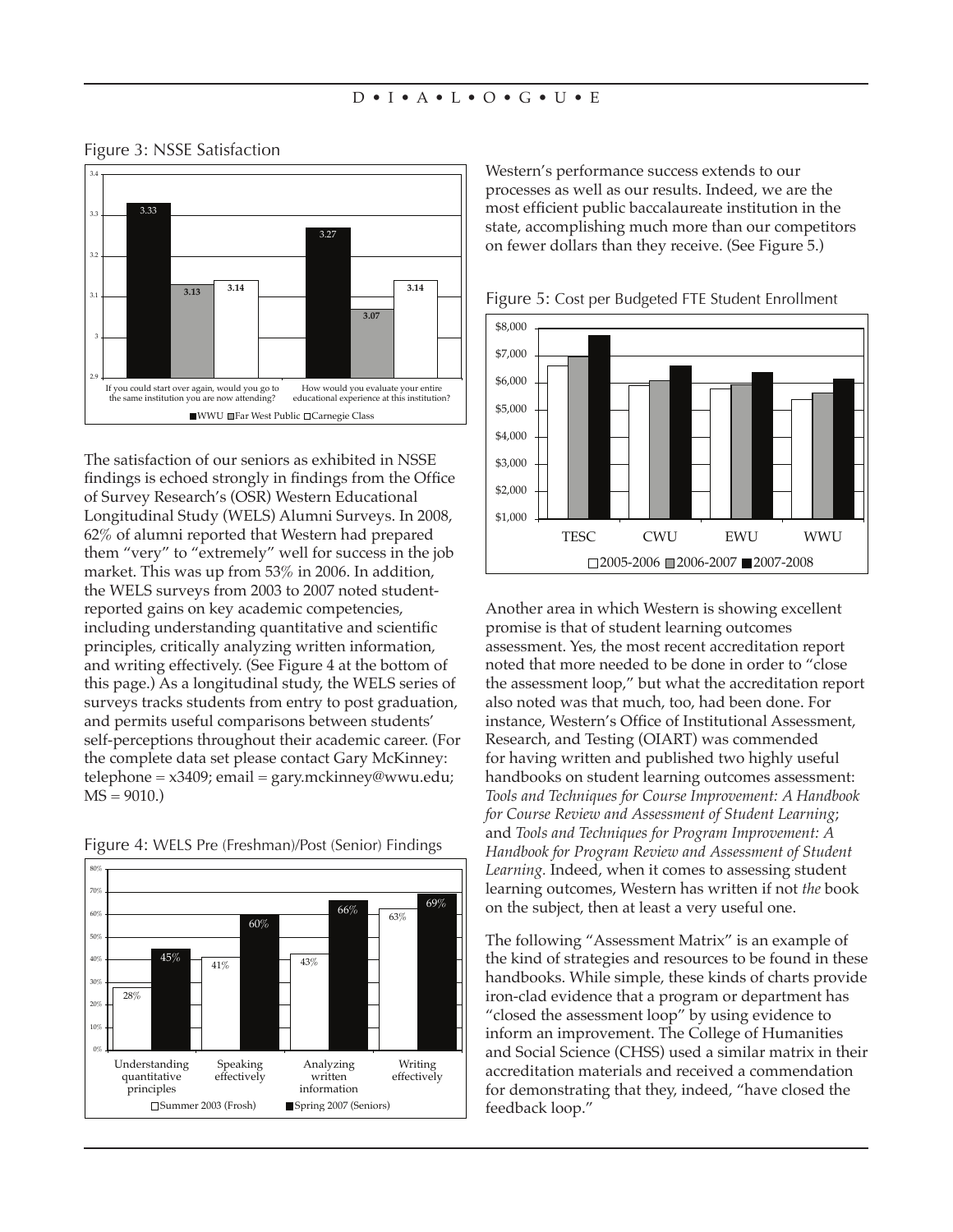| <b>ASSESSMENT MATRIX</b>                               |  |  |  |                   |
|--------------------------------------------------------|--|--|--|-------------------|
| Objective or   Method   Results   Analysis<br>outcomes |  |  |  | Action<br>to take |
|                                                        |  |  |  |                   |
|                                                        |  |  |  |                   |

### **Communication/Transparency**

Western already uses data for continuous program improvement. But whether existing data or data that may need to be gathered in the future, we also need a more systematic approach to that use, whether we're talking about simple retention and graduation rates, or how student learning outcomes are measured in general education courses. Data *availability*, of course, is not the issue. Among other sources of data, the OIART and the OSR have published reports, Focus Summaries, Dialogues, and other titles numbering into the hundreds—all available on-line or in hard copy. The cornerstones of the Western's research and data efforts include:

**The Western Educational Longitudinal Study (WELS)**. Instituted in 2000, the WELS is Western's signature internal survey findings instrument.

**WELS Alumni Survey**. Also part of the WELS series of surveys, the OSR has surveyed alumni biennially since 1990. Alumni who are a year to a year-and-a-half past graduation are invited to participate. They reflect on their experiences at Western, and on their current situation regarding family, education, and employment. When applicable, survey results are linked with Western's student records, thus expanding their usefulness to researchers.

**National Study of Student Engagement (NSSE)**. The NSSE, a nation-wide study of student engagement that uses samples of seniors and freshmen, is administered bi-annually.

Additionally, on the near horizon is the long anticipated survey of exiting seniors:

**WELS Senior Exit Survey**. Another part of the WELS series, the Senior Exit Survey will be launched in May, 2009. All graduating seniors will be invited to participate. Reports will be distributed to administrators, deans and chairsincluding findings by academic unit. Among other questions, seniors will be asked about the following:

- Satisfaction with their experience at Western;
- Experiences with influential professors, advisors or staff;
- Satisfaction with and importance of various aspects of the major;
- Experiential learning experiences (including internships, practica, field work, service learning);
- Educational expenses incurred; and
- Plans for next year (employment, education, service, etc.).

So clearly the quandary for Western is not the availability of quality data, but rather how that data is disseminated and utilized. Two important projects that will help shape both the use of data and how it is communicated to constituents include:

**Voluntary System of Accountability (VSA).** Western has joined more than 300 universities and colleges nationwide in the VSA, which is a voluntary initiative for 4-year public colleges and universities. Developed in partnership with the American Association of State Colleges and Universities (AASCU) and the National Association of State Universities and Land-Grant Colleges (NASULGC), the VSA is designed to help institutions meet the following objectives:

- Demonstrate accountability and stewardship to public;
- Measure educational outcomes to identify effective educational practices; and
- Assemble information that is accessible, understandable, and comparable.

The VSA provides a consistent platform for the publication and reporting of key outcome data on retention, graduation, enrollment, student satisfaction, and other variables. During 2007, over 80 higher education leaders from 70 public colleges and universities contributed to the development of the VSA program and its data reporting template. Prospective students, parents and university stakeholders will be able to easily access this information via a link from the WWU home page.

**The GUR Assessment Initiative.** Western's accrediting body, the Northwest Commission on Colleges and Universities (NCC&U), noted in its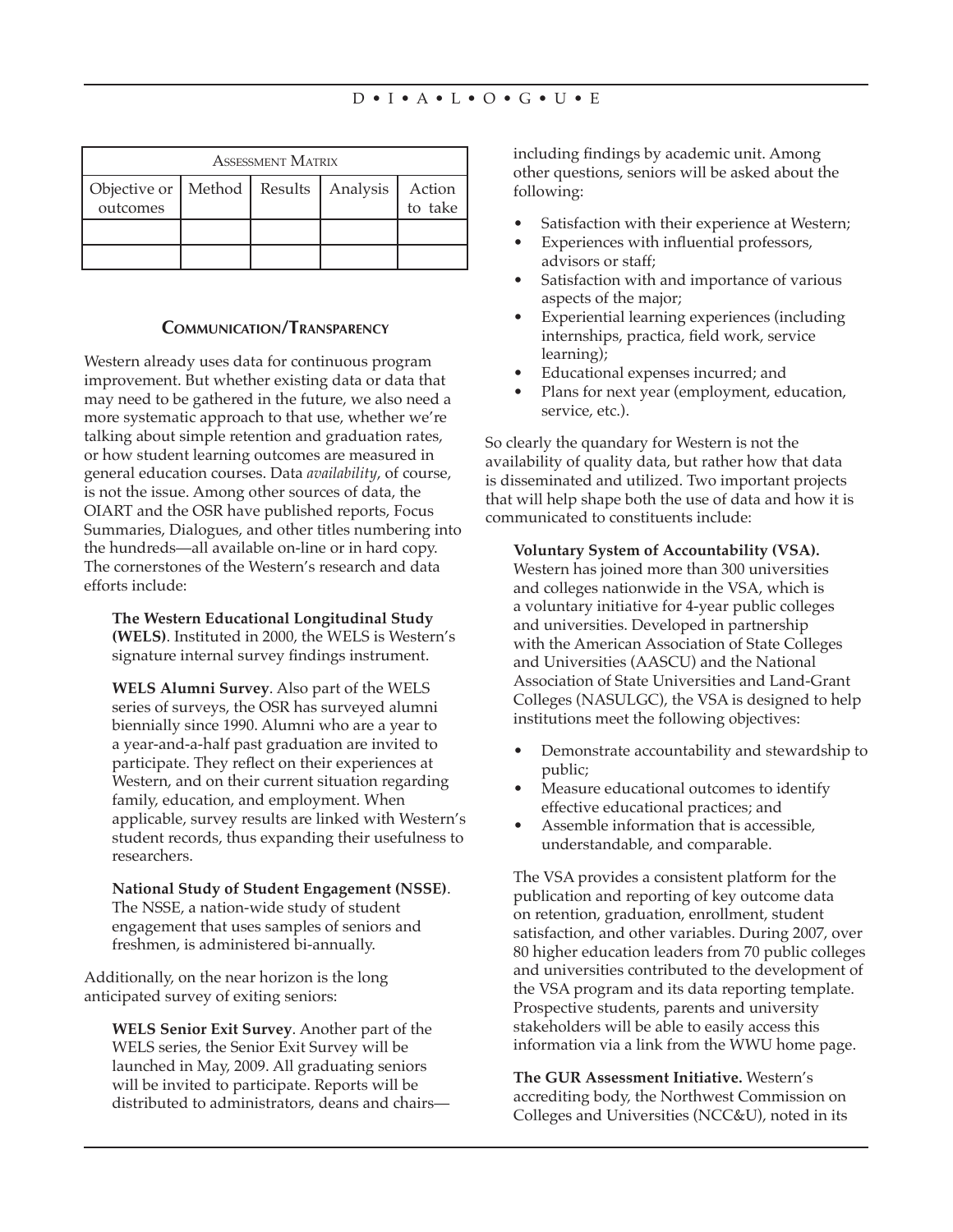accreditation evaluation report last year that while enormous strides on our general education curricula and data collection had been made, Western nevertheless needed to put in place an institution-wide assessment plan.

To this end, Western will begin implementation of a GUR assessment plan over the 2009-2010 academic year. The plan includes two steps:

- 1. A concerted effort will be made to "close the assessment loop" by using existing assessment data to make improvements to the GUR program. The OIART will summarize existing GUR assessment data for distribution to colleges and departments.
- 2. Some 100 graduating seniors will take an achievement exam. Scores on select areas of the exam will be compared with GUR competencies to provide a baseline of performance data on how well Western graduates meet the curricular standards of the GUR program.

Eventually, far more robust data on GUR achievement than can be extracted from a standardized test will be necessary. Most universities combine the results of a standardized measure with a sample of qualitative data drawn from course-based assessments, portfolios, or capstone courses. However, given the time and energy currently devoted to the budget crisis, chairs and deans have asked that such measures be temporarily postponed. Consequently, an achievement exam is seen as a temporary best option. Discussion of a qualitative GUR data source will begin anew later next year.

Faculty who wish to comment on these proposals, or to assist with Western's GUR assessment efforts, are always welcome to participate. For instance, currently an ad hoc committee is being planned to help select the achievement exam to pilot. Interested faculty can call Steven Vanderstaay at x3004 or e-mail at Steven. VanderStaay@wwu.edu.

Published by:

Office of Institutional Assessment, Research, and Testing Dr. Joseph E. Trimble, Director

For copies of Dialogue, OIART Technical Reports, Focus Research Summaries, please contact Gary McKinney, Western Washington University MS:9010, Bellingham, WA 98225 • Telephone: 360.650.3409 • FAX: 360.650.6893 • E-mail: gary.mckinney@wwu.edu • TTY: 800.833.6388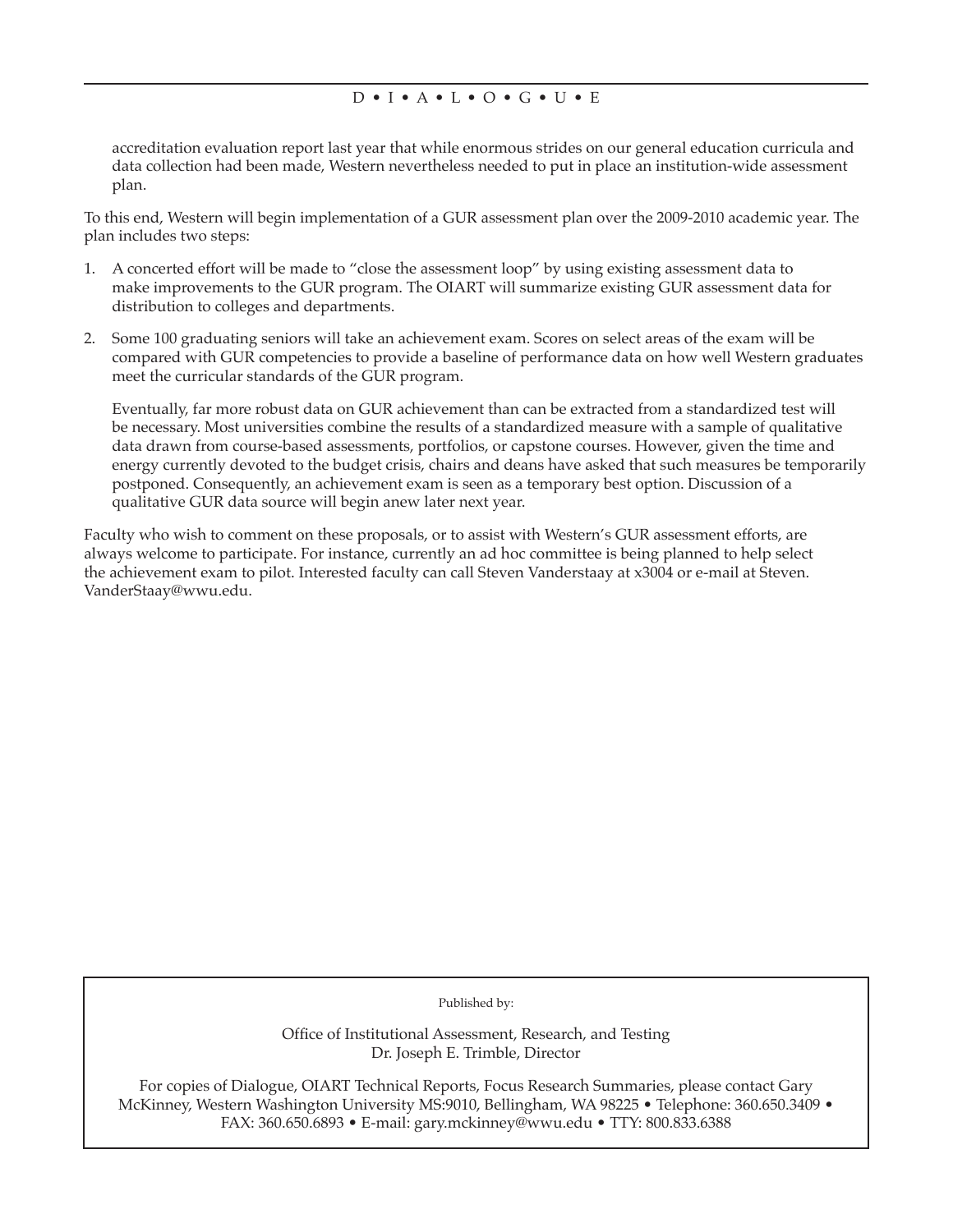

Issue No. 11 December, 2009

# STILL BUILDING ON OUR STRENGTHS, LOCALLY AND STATEWIDE

Steven VanderStaay and Gary R. McKinney

A recent Dialogue (Issue No. 10, April, 2009) brought good news: Western is doing a terrific job of retaining and graduating students. Retention of freshmen into their sophomore year is high (84% in 2006). Six-year graduation rates are also high (66% in 2006-07). Among Washington State schools, only the University of Washington does better.

This issue of Dialogue brings more good news. For instance, findings from the Integrated Postsecondary Education Data System (IPEDS),<sup>1</sup> averaged from 1998 to 2002, show that Western is graduating more students of color than our comparison group.<sup>2</sup> (The findings noted in this report come from the National Center for Education Statistics publication: *IPEDS Data Feedback Report, 2009*.) This same data set also indicates that Western is doing a particularly good job of graduating Hispanic/Latinos (10% more than our peers), and American Indian/Alaskan Natives (8% more than our peers). (See Figures 1 and 2 below.)

Figure 1: IPEDS Average Six-Year Graduation Rates 1998-2002 Cohorts: White and Students of Color



Figure 3: Washington State K-12 Population Students of Color

Western's good work graduating students of color especially Hispanics and Latinos—is positive for more than just its surface appearance. A recent Higher Education Coordinating Board report shows that by the year 2030 37% of Washington State's K-12 students will be students of color,<sup>3</sup> and of that 37%, Hispanics will make up the majority. Past success shows that Western is well positioned to serve this growing population.

Figure 2: IPEDS Average Six-Year Graduation Rates 1998-2002 Cohorts: by Ethnicity





*A Forum for the Discussion of Teaching, Learning, and Assessment*

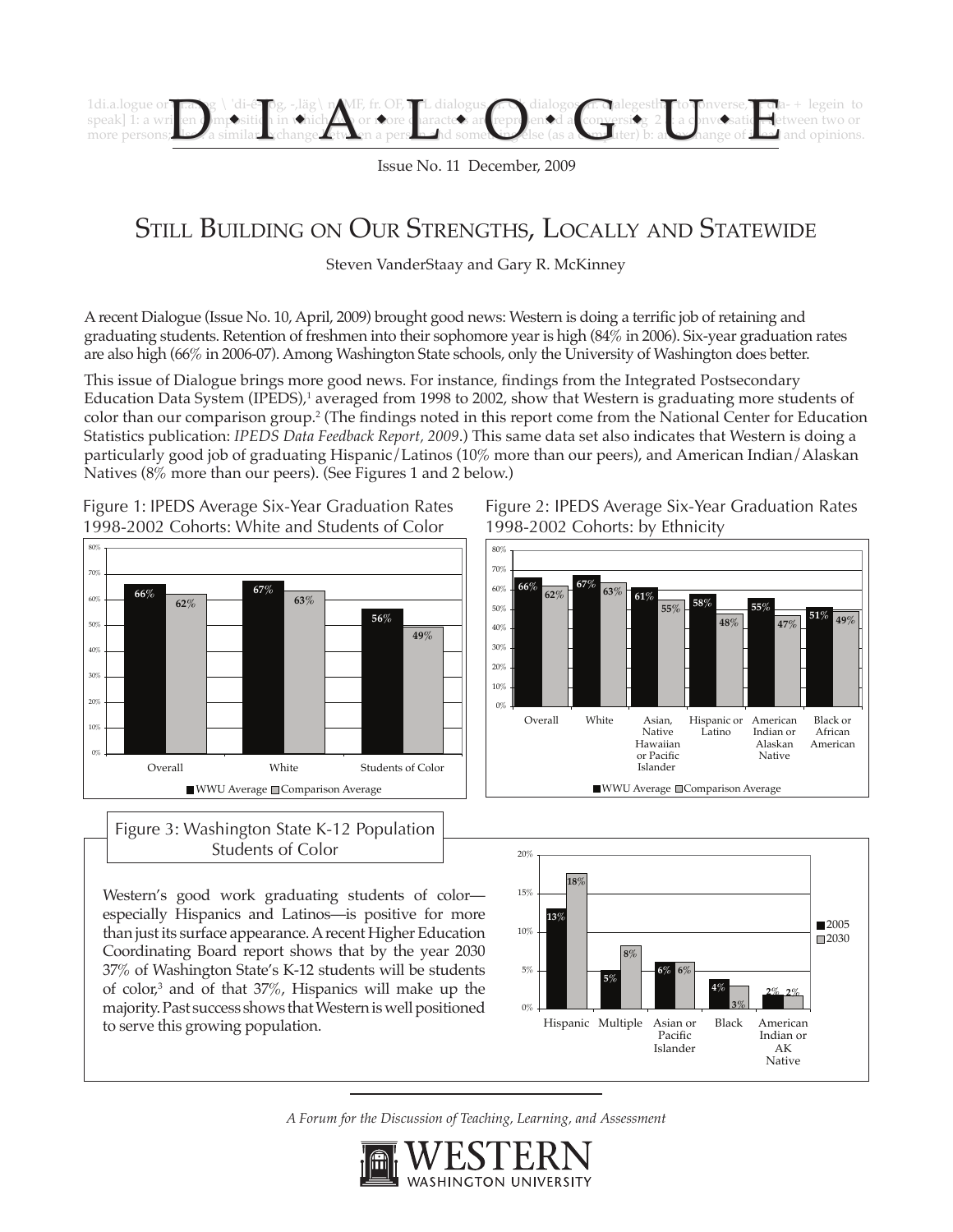Another indicator of Western's ability to provide a highquality education and exceptional services can be found in our College Portrait of Undergraduate Education web site.4 College Portrait data reveal that four years after entering Western as freshmen, 91% of those students have either graduated from Western or another institution, or are still enrolled at Western or another institution. In other words, most students who enter Western as freshmen are persevering. (See Figure 4.)

Figure 4: Graduation and Continuation Rates for First-time, In-coming Western Undergraduates\*



\*Data provided by College Portrait/Voluntary System of Accountability

Not only do Western students persevere, they are generally quite satisfied with their Western experience. Recent NSSE findings, for instance, indicate that Western seniors are more satisfied with their educational experience than peers at other Far West Public Universities and universities in our Carnegie classification. Moreover, Western seniors also report more faculty-student interaction, more academic challenge, and more engaged learning than their peers.

NSSE findings are echoed in findings from the Office of Survey Research's (OSR) Western Educational Longitudinal Study (WELS) Alumni Surveys. For instance, in 2008, 62% of alumni reported that Western had prepared them "very" to "extremely" well for success in the job market. This figure is up from 53% in 2006.

In addition to seniors, findings from the OSR's just completed *Exit Survey of Undergraduate Students Completing Degrees in the Spring of 2009* indicate that recent graduates are also quite satisfied with their Western experience: 84% say they would start their

higher education here again, and 88% say they were either satisfied or very satisfied with their Western experience. (See break-out box.)

### **84 Percent**

of Western graduates indicate that if they were to start their higher education experience again, they would still attend Western.

## **88 Percent**

of Western graduates indicate they were either satisfied or very satisfied with their experience at Western.

Very importantly, Western students reported gains in key academic competencies, including understanding quantitative and scientific principles, critically analyzing written information, and writing effectively. (See Figure 5.)



Figure 5: WELS Pre (Freshman)/Post (Senior) Findings

Perseverance and satisfaction are two bellwethers of success, and over the past two decades, Western has had many successes, including, but hardly limited to, high rankings in national news magazines, and awards for its technology and academic programs. But Western's successes are only part of the story. As one institution among six in the Washington State Higher Education system, Western has helped the state's overall success story.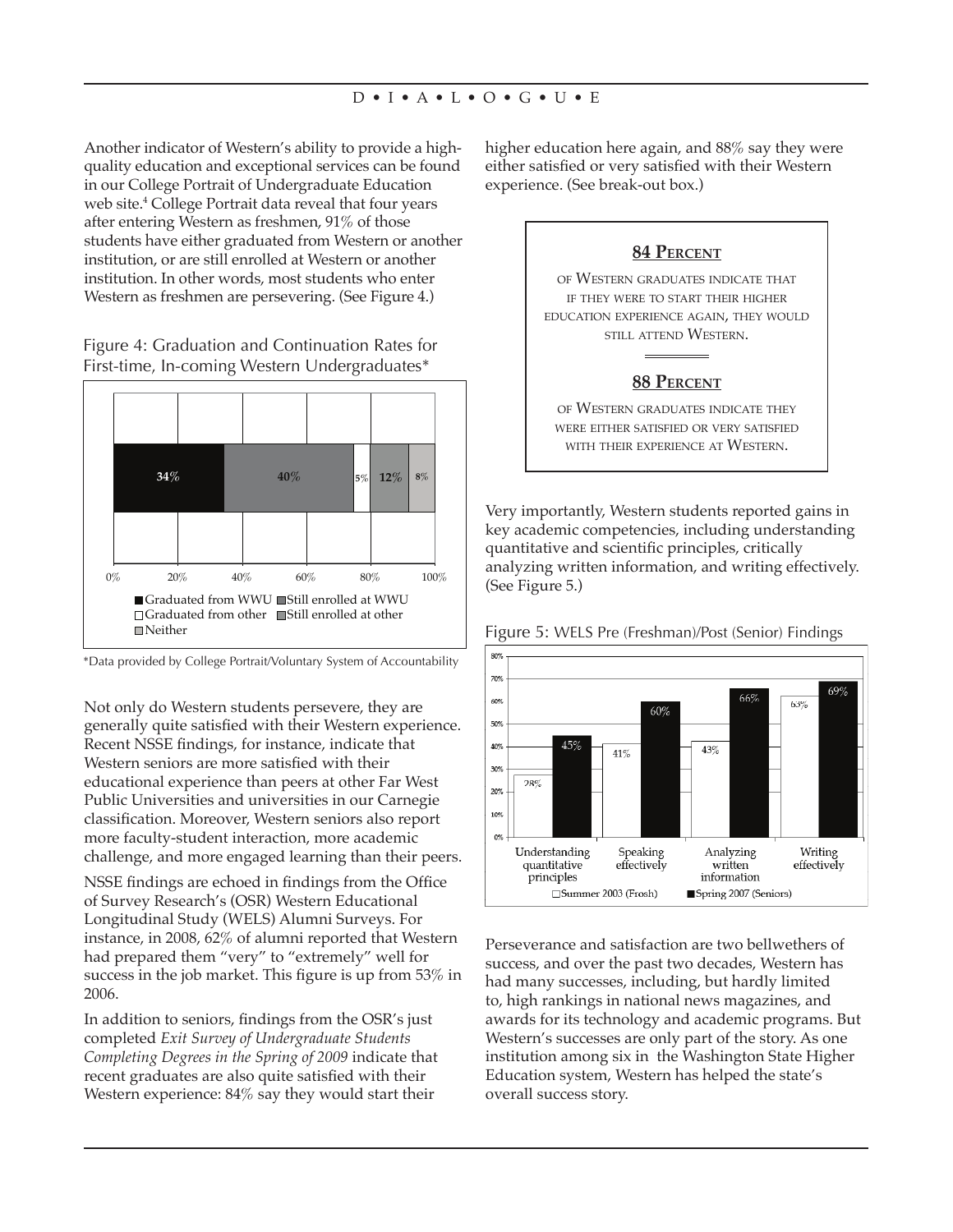A recent report from the Council of Presidents (COP),<sup>5</sup> a voluntary association of the presidents of Washington State's six public baccalaureate degree-granting institutions, described noteworthy developments over the past two decades. Simply put: the Washington State Higher Education system is one of the most productive and efficient in the nation. We graduate a higher percentage of our students than any other state university system and we do so on fewer dollars per degree than all but two states. The cost of producing a degree or certificate in Washington is the third lowest in the nation, nearly \$13,000.00 below the national average. Indeed, the COP report indicates

that "Washington's public baccalaureate institutions have demonstrated continual improvements in degree completion and productivity." (See Figures 6 and 7 below.)

Within Washington State, Western's success and efficiency standing is similarly outstanding, relative to Eastern, Central and The Evergreen State College. We graduate a higher percentage of our students than these institutions and we do so with the lowest Cost per Budgeted FTE Student Enrollment. In the 2007-2008 biennium, Western received \$6,130.00 per FTE student compared to \$6,379.00 at Eastern, \$6,660.00 at Central and \$7,721 at TESC.